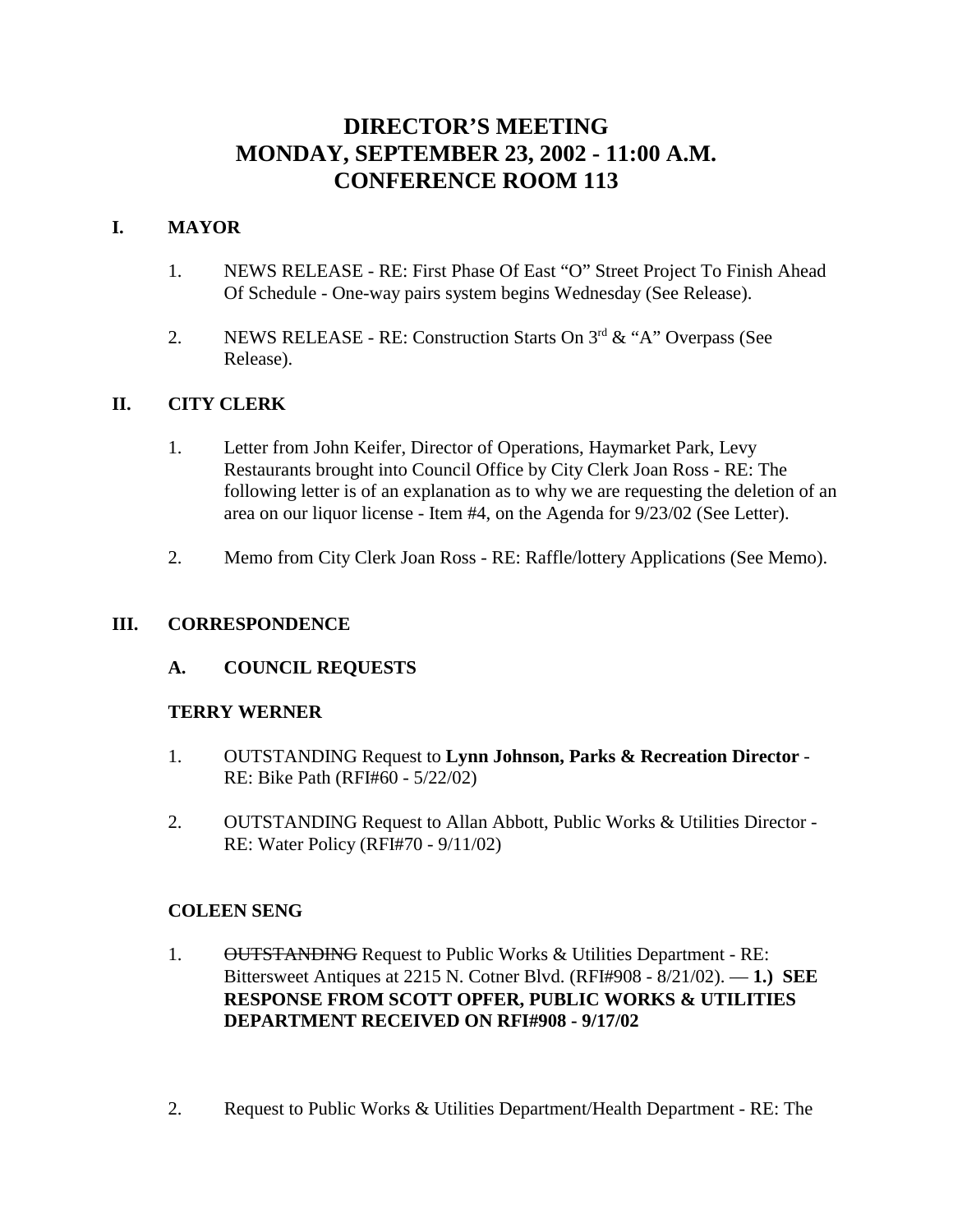alley behind 1611 N.  $57<sup>th</sup>$  & 1601 N.  $57<sup>th</sup>$  Street - standing water (RFI#910 -9/09/02). — **1.) SEE RESPONSE LEON MARQUART, HEALTH DEPARTMENT RECEIVED ON RFI#910 - 9/17/02**

## **JONATHAN COOK**

- 1. OUTSTANDING Request to **Dana Roper, City Law Department** RE: Sidewalk out to curb (RFI#75 - 7/8/02)
- 2. OUTSTANDING Request to **Public Works & Utilities Department** RE: Intersection of  $33<sup>rd</sup>$  & "O" Streets (RFI#78 - 8/19/02)

# **KEN SVOBODA**

1. OUTSTANDING Request to **Diane Gonzolas, Citizen Information Center** - RE: Patriot day expenses (RFI#11 - 8/28/02)

# **GLENN FRIENDT**

1. OUTSTANDING Request to Fire Chief Mike Spadt/Don Herz, Finance Director/Steve Hubka, Budget Officer - RE: Fire Department Bond Issue (RFI#14  $-9/06/02$ 

## **B. DIRECTORS AND DEPARTMENT HEADS**

## **BUDGET/FINANCE**

1. Inter-Department Communication from Budget Office - RE: Council Adopted Budget (Copy of this Material is on file in the City Council Office).

## **FINANCE/CITY TREASURER**

 1. Material from Don Herz, Finance Director & Melinda J. Jones, City Treasurer - RE: Resolution & Finance Department Treasurer Of Lincoln, Nebraska - Investments Purchased September 9 thru September 13, 2002.

## **HEALTH DEPARTMENT**

1. NEWS RELEASE - RE: Prostate Cancer Awareness (See Release).

# **LAW DEPARTMENT**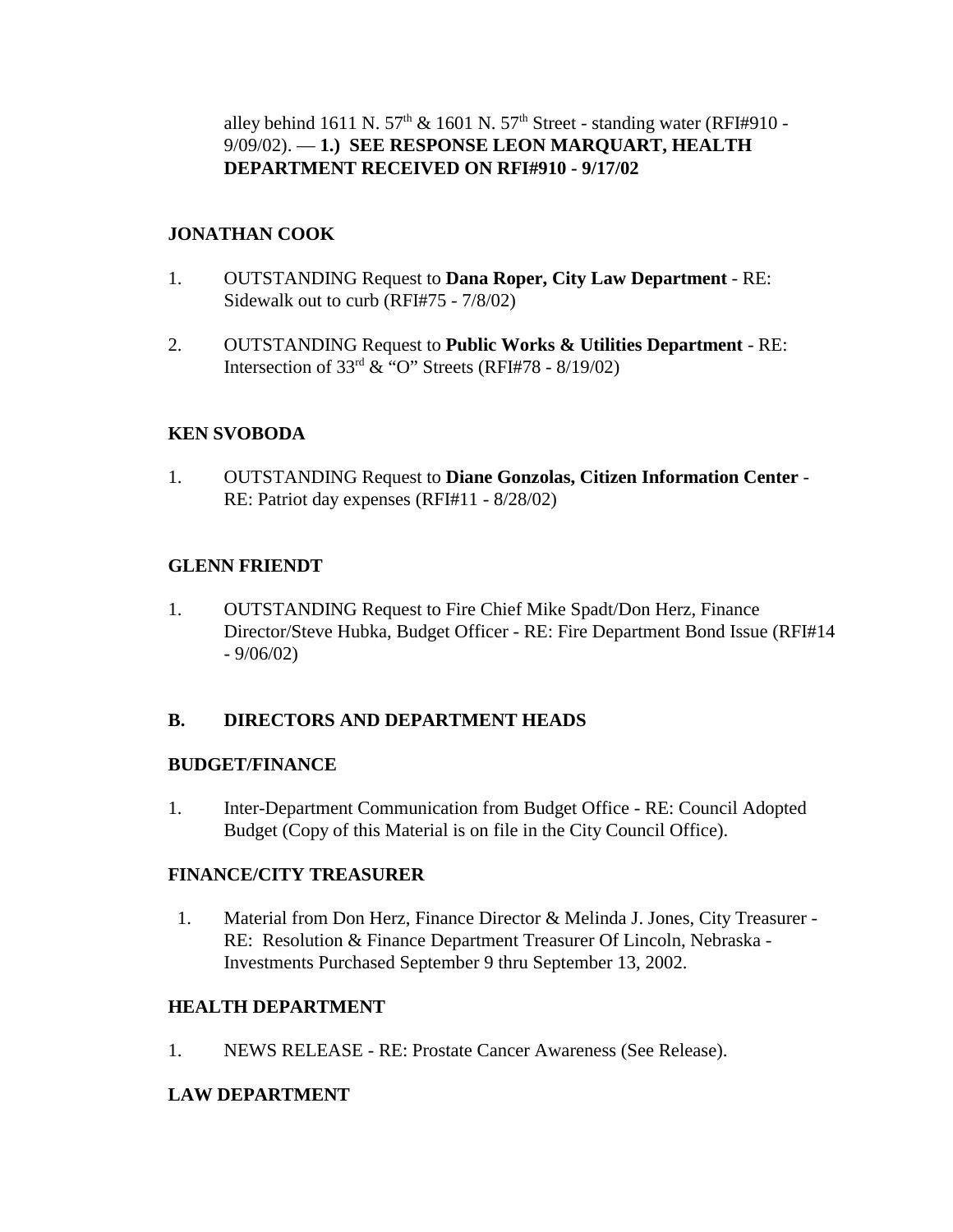1. Response Letter from Joel Pedersen to Edward Schnabel - RE: Voting on particular ballot issues - votes on bond issues - & the Antelope Valley Project (See Letter).

# **PLANNING**

1. Memo from Stephen Henrichsen - RE: Annexation Agreements and Impact Fee Ordinance (See Material).

# **PUBLIC WORKS & UTILITIES DEPARTMENT**

- 1. Response Letter from Allan Abbott to Thomas White RE: Notice to Remove Sediment in the Public Right-of-Way (See Letter).
- 2. Response Letter from Scott Opfer to Jeff Hertzler RE: The traffic signal operation at the intersection of Capitol Parkway and "J" Street (See Letter).

# **C. MISCELLANEOUS**

- 1. E-Mail from Larry Craig RE: The new ordinance being considered on the number of cats allowed in a home (See E-Mail).
- 2. E-Mail from Mike McShane RE: I would like to make a comment about the Woods Park diamond (Council received their copies of this E-Mail on 9/16/02)(See E-Mail).
- 3. Faxed Letter from Craig Anderson, CEO, Window Technologies, LLC RE: Impact Fees (See Letter).
- 4. Letter from Robert C. Ripley, President, For the Board of Directors, Country Club Neighborhood Association - RE: Impact Fees for our City (See Letter).
- 5. Letter from Dale Radebaugh RE: The  $27<sup>th</sup>$  & Old Cheney Parking (See Letter).
- 6. Letter from Roy M. Coulter RE: What Impact Fees Will Do For Me?? (See Letter).
- 7. Letter from Mark Fowler, Member HBAL RE: The Impact Fees being proposed for Lincoln would be an unfair taxation on a specific segment of the population (See Letter).
- 8. E-Mail from C.W. McLaughlin RE: Wesleyan baseball field (See E-Mail).
- 9. E-Mail from Jose J. Soto RE: I, along with a growing number of Woods Park